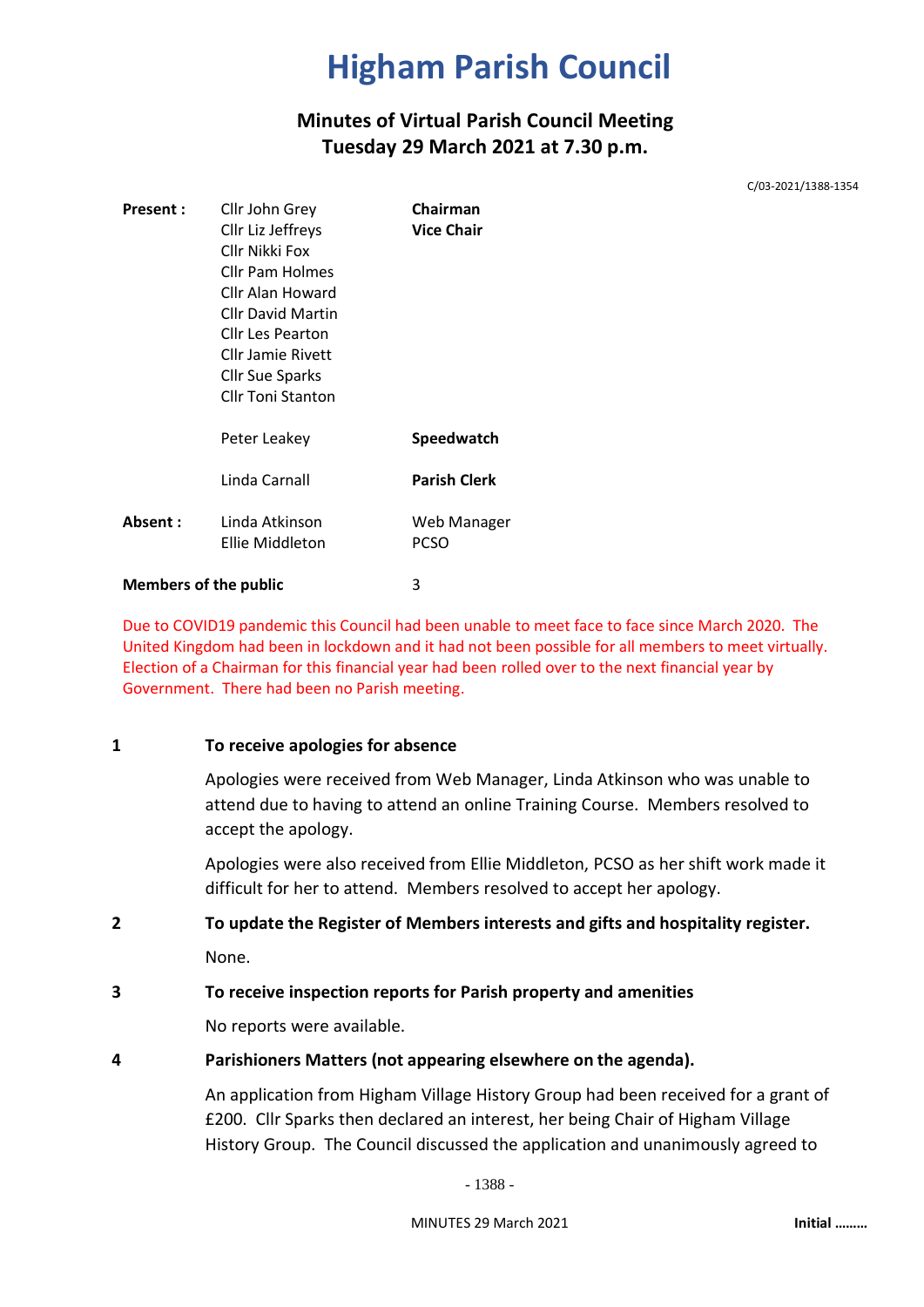award the total amount to the Group. Cllr Sparks confirmed that she would supply payment details to the Clerk for processing.

A member of the public raised questions regarding Lower Higham Conservation Area and roundabout. The Clerk was to investigate.

#### **5 To receive the following community reports:-**

(a) Higham Speedwatch.

Peter Leakey, Speedwatch representative confirmed that sessions had been suspended due to the UK being in lockdown due to the COVID19 pandemic. Sessions were to recommence week beginning 12 April 2021.

(b) Kent Community Warden

The Warden was not present at the meeting.

(c) Kent Police

PCSO was unavailable.

(d) Higham Parish Council Web Manager

Due to the Web Manager attending a training forum she was unable to attend. She sent apologies and looked forward to the next meeting.

#### **6 To confirm and sign the minutes of the Parish Council Meeting held on Monday, 22nd February 2021.**

There was a discussion regarding the accuracy of the Minutes. Cllr Fox queried the figures quoted in the Finance Statement for the CCTV installation. The figures differed from the original quotation. Cllr Grey confirmed that he would obtain the invoice and report back to the Members.

# **7 Matters arising from the Minutes (not appearing elsewhere on this Agenda).**

None.

#### **8 Lower Thames Crossing Workshop report**

On behalf of the Parish Council, Cllr Sparks, Cllr Martin and Cllr Rivett are to attend Workshop sessions that will be taking place with Highways England. There would also be a Higham resident attending as a representative from the public.

It was explained that the aim of the Workshops is to update the Statement of Common Ground ie. the outstanding issues from previous Consultations and any update on the Development Consent Order process.

Members endorsed the list of issues and questions to be discussed at the next Workshop.

#### **9 Litter picking and gardening volunteers future activity**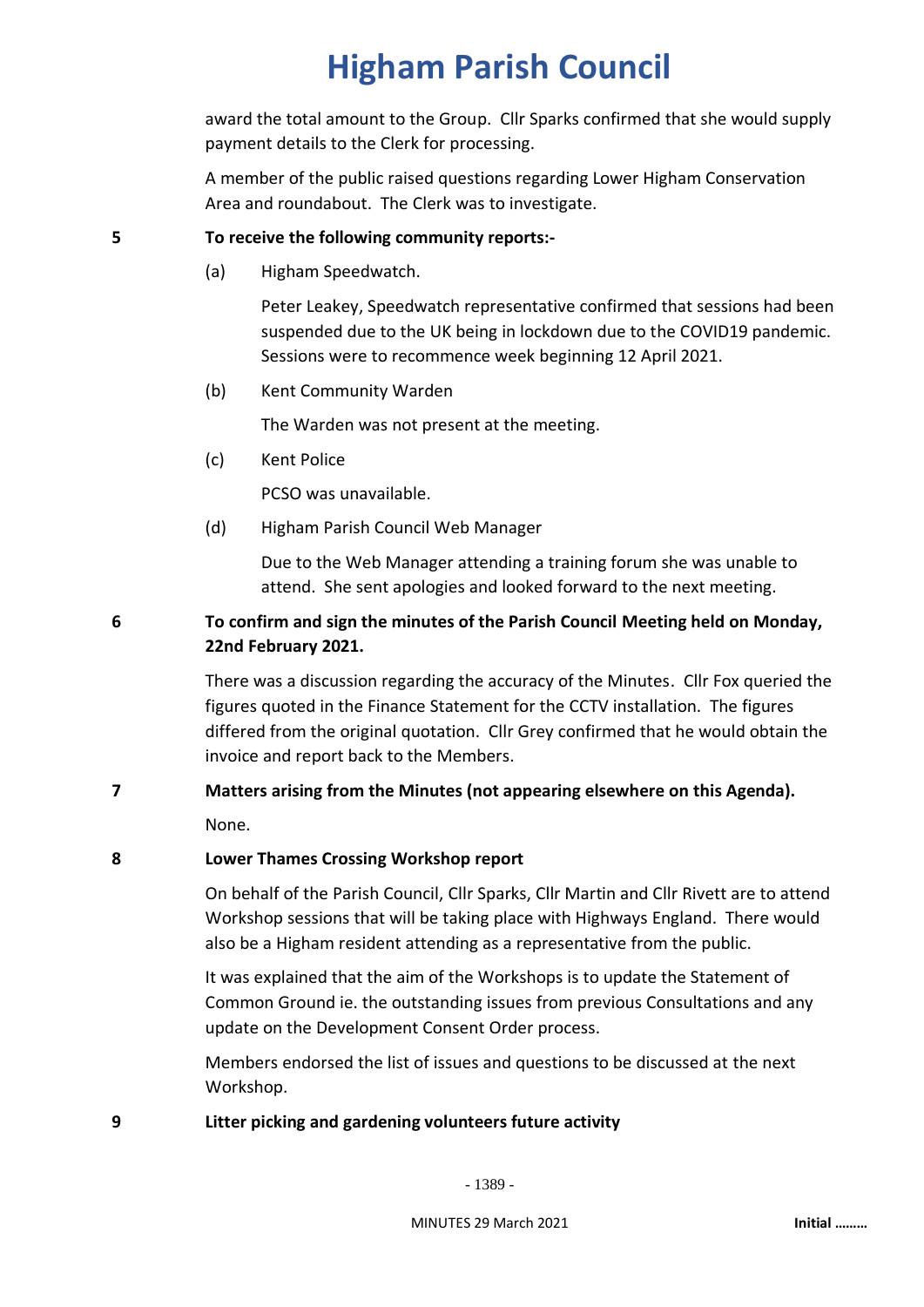There was a discussion on whether the Litter Pick would go ahead or not in May/June because of the Government restrictions surrounding COVID19. This also included any Volunteer gardening activity.

It was resolved that the Clerk would enquire with the Parish Insurers as to the latest Government guidelines.

It was noted that other Parish Councils and volunteer groups are now undertaking these kinds of activities.

Cllr Sparks confirmed that she would discuss the position with one of her contacts as to how they were social distancing and carrying out their volunteer work in line with Government guidelines.

It was resolved that a Working Group would be formed to review the Parish existing Risk Guidelines and to progress plans for Litter Picking and Volunteer gardening. Members of the Working Group would consist of Cllr Sparks, Cllr Howard, Cllr Grey and Cllr Holmes.

#### **10 Parish Street Lighting**

Cllr Martin agreed to investigate further issues regarding the parish street lighting.

#### **11 Nuralite update**

Cllrs Jeffery, Grey, Martin, Rivett and a Higham resident met with Simon Hughes who is co-owner of the Nuralite Development as they wanted to clear up any misconceptions of the Planning Application.

The group were shown the early stages of demolition and all the safety and risk assessments and were given a guided tour of the site and felt that fears were allayed.

Mr Hughes has agreed to regular updates and further site visits if required and Cllr Rivett has agreed to act as Liaison Officer on behalf of HPC.

#### **12 Platinum Jubilee of the Queen in 2022 and possible community events**

Cllr Jeffery suggested involving the village organisations and school to arrange community celebrations and activities to celebrate in June 2022. Cllr Stanton volunteered to help with setting this up. Early arranging was thought to be a prudent move. Dates were discussed Thursday 2 June and Friday 3 June.

#### **13 Councillors matters**

**A County**

No report.

**B Borough**

No report.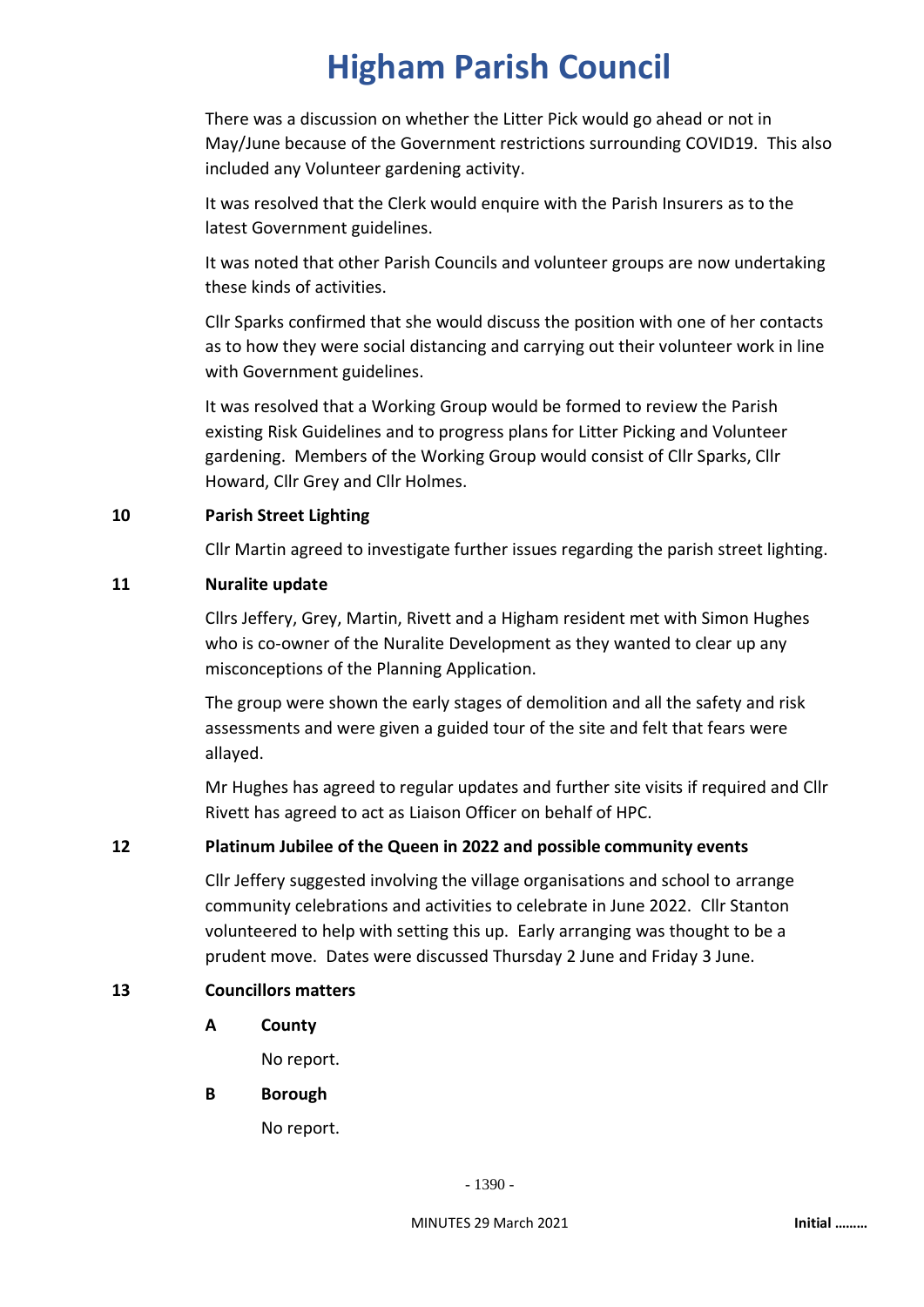#### **C Parish**

There is an issue surrounding the fire alarm in the pavilion. Clerk to look into this.

Cllr Fox raised concerns regarding the parking on the edge of Oak drive/Norah lane, making turning into and out of both roads dangerous. Clerk to liaise with the PCSO Ellie Middleton to follow up on this issue.

#### **14 Planning**

| <b>Applications</b>         |                                                                                       |                                                                                                                                                                                                                                                                                                                                                                                                                                                                                                                         | <b>Comments</b>           |
|-----------------------------|---------------------------------------------------------------------------------------|-------------------------------------------------------------------------------------------------------------------------------------------------------------------------------------------------------------------------------------------------------------------------------------------------------------------------------------------------------------------------------------------------------------------------------------------------------------------------------------------------------------------------|---------------------------|
| <b>Application No</b>       | <b>Address</b>                                                                        |                                                                                                                                                                                                                                                                                                                                                                                                                                                                                                                         |                           |
| 20210284<br>Mon 08 Mar 2021 | Annexe At<br><b>Waterworks House</b><br>School Lane Higham<br>Rochester Kent          | Application for removal of<br>condition 4 attached to<br>planning permission<br>reference no. 20160099 for<br>the conversion of existing<br>workshop and garage to a<br>one bedroom annex ancillary<br>to the main dwelling.                                                                                                                                                                                                                                                                                            | Pending<br>Members noted. |
| 20210220<br>Mon 22 Feb 2021 | 35 Villa Road Higham<br>Rochester Kent<br>ME37BS                                      | Creation of a vehicular access<br>and driveway in the side<br>garden.                                                                                                                                                                                                                                                                                                                                                                                                                                                   | Pending<br>Members noted. |
| 20210347<br>Fri 19 Mar 2021 | 26 St Johns Road<br>Higham Rochester<br>Kent ME3 7BZ                                  | Erection of a single storey<br>side extension.                                                                                                                                                                                                                                                                                                                                                                                                                                                                          | Pending<br>Members noted. |
| 20210339<br>Thu 18 Mar 2021 | Gore Green Farm Bull<br>Lane Higham<br>Rochester Kent                                 | Application for approval of<br>conditions 4, 6, 7, 8, 9, 10, 11,<br>12, 13, 14, 15, 17 and 21<br>attached to planning<br>permission reference number<br>20180380 relating to<br>resubmission of soil report,<br>timber repairs, above ground<br>works, external joinery,<br>external facing materials,<br>surface treatments, flues,<br>vents or cover holes,<br>rainwater goods, aerials or<br>dishes, boundary treatments,<br>soft landscaping, proposed<br>external lighting and scheme<br>of ecological mitigation. | Pending<br>Members noted. |
| 20210314<br>Fri 12 Mar 2021 | <b>Hollycroft Watling</b><br><b>Street Higham</b><br>Rochester Kent<br><b>ME2 3UQ</b> | Erection of a single storey<br>outbuilding in the rear garden<br>to be used ancillary to the<br>main dwelling.                                                                                                                                                                                                                                                                                                                                                                                                          | Pending<br>Members noted. |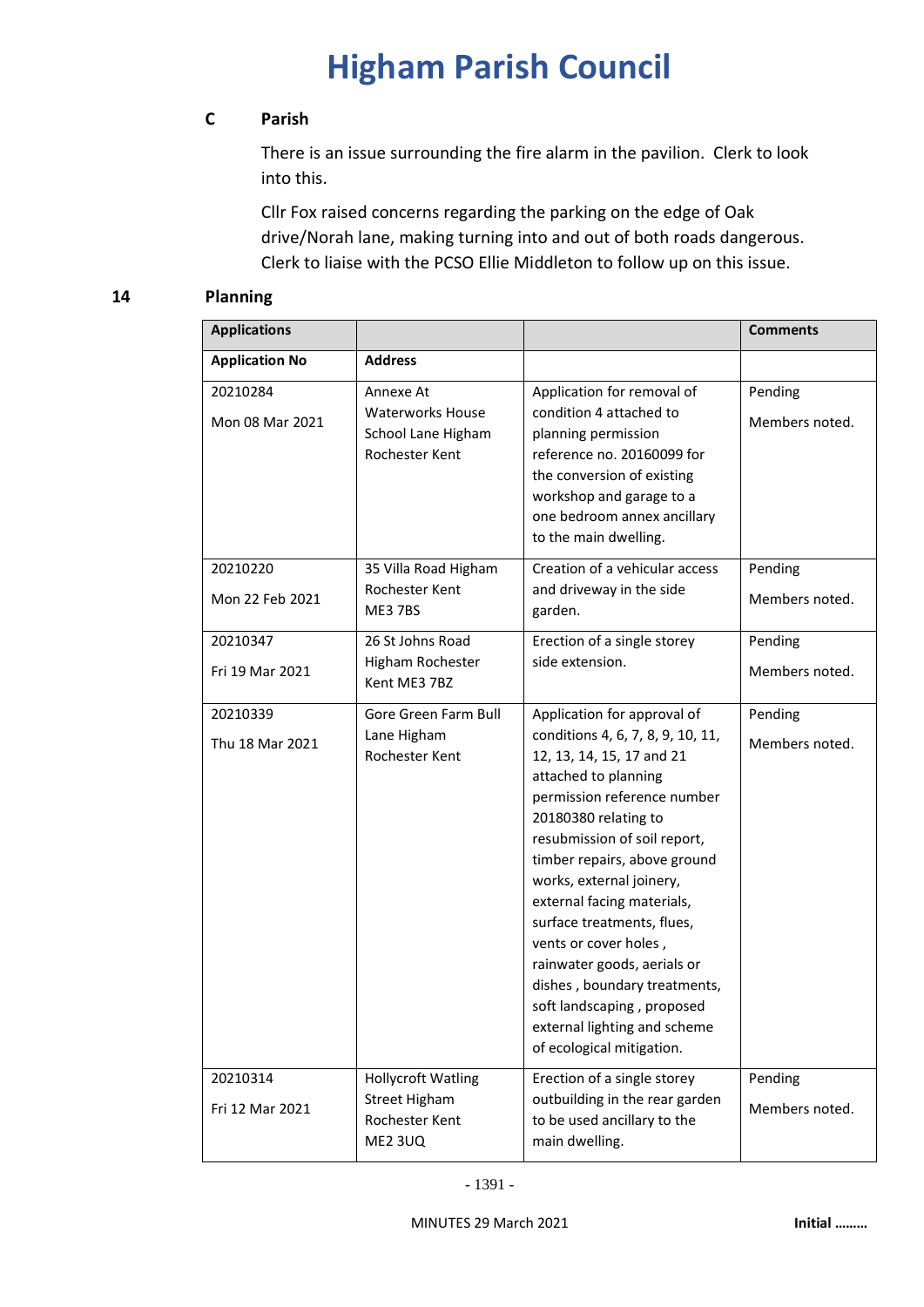| 20210359                                                      | 2 Colewood Drive                                                                    | Erection of a single storey                                                                                                                                                                 | Pending                                              |
|---------------------------------------------------------------|-------------------------------------------------------------------------------------|---------------------------------------------------------------------------------------------------------------------------------------------------------------------------------------------|------------------------------------------------------|
| Mon 22 Mar 2021                                               | Higham Rochester<br>Kent ME2 3UE                                                    | rear extension.                                                                                                                                                                             | Members noted.                                       |
| <b>Approved</b>                                               |                                                                                     |                                                                                                                                                                                             |                                                      |
| <b>Application No</b>                                         | <b>Address</b>                                                                      |                                                                                                                                                                                             |                                                      |
| Ref. No: 20210121<br>Rec'd 04 Feb 2021<br>Val'd: 04 Feb 2021  | Long Reach Elm Close<br>Higham Rochester<br>Kent<br>ME3 7NH                         | Replacement of existing<br>windows in existing rear<br>extension with folding doors<br>and installation of 2 new<br>Velux roof lights.                                                      | Application<br>Permitted<br>Members noted.           |
| Ref. No: 20201372<br>Rec'd 29 Dec 2020<br>Val'd: 18 Jan 2021  | 41A Forge Lane<br>Higham Rochester<br>Kent ME3 7AJ                                  | Retrospective application for<br>a garage.                                                                                                                                                  | Application<br>Permitted<br>Members noted.           |
| Ref. No: 20201290<br>Rec'd: 08 Dec 2020<br>Val'd: 11 Jan 2021 | Land South Of Two<br><b>Gates Hill Town Road</b><br><b>Higham Gravesend</b><br>Kent | Use of land for the stationing<br>of x28 caravans for<br>occupation by seasonal<br>agricultural workers, 8<br>caravans to be occupied all<br>year round with 20 occupied<br>in main season. | Granted<br>Temporary<br>Permission<br>Members noted. |
| Ref. No: 20201148<br>Rec'd: 05 Nov 2020<br>Val'd: 05 Nov 2020 | Gore Green Farm Bull<br>Lane Higham<br>Rochester Kent                               | Application for the part<br>approval of conditions 8 and<br>9 attached to Listed Building<br>Consent reference number<br>20180381 relating to joinery<br>details and materials.             | Approval of<br>details<br>Members noted.             |
| <b>Declined</b>                                               |                                                                                     |                                                                                                                                                                                             |                                                      |
| <b>Application No</b>                                         | <b>Address</b>                                                                      |                                                                                                                                                                                             |                                                      |
| <b>NONE LISTED</b>                                            |                                                                                     |                                                                                                                                                                                             |                                                      |

#### **15 Finance**

To endorse and approve the following payments:-

| Payable to      | <b>Detail</b>                         | <b>Amount</b> |
|-----------------|---------------------------------------|---------------|
| Clerk's salary  | February 2021                         | 1,159.71      |
| <b>KCC</b>      | <b>LGPS February</b>                  | 490.77        |
| <b>HMRC</b>     | PAYE/NI February                      | 202.06        |
| Clerk's salary  | <b>March 2021</b>                     | 1159.71       |
| <b>KCC</b>      | <b>LGPS March</b>                     | 490.77        |
| <b>HMRC</b>     | PAYE/NI March                         | 202.06        |
| <b>Clerk</b>    | Microsoft for March                   | 54.72         |
| Experniture Ltd | Relocation of bus Shelter School Lane | 4995.42       |

- 1392 -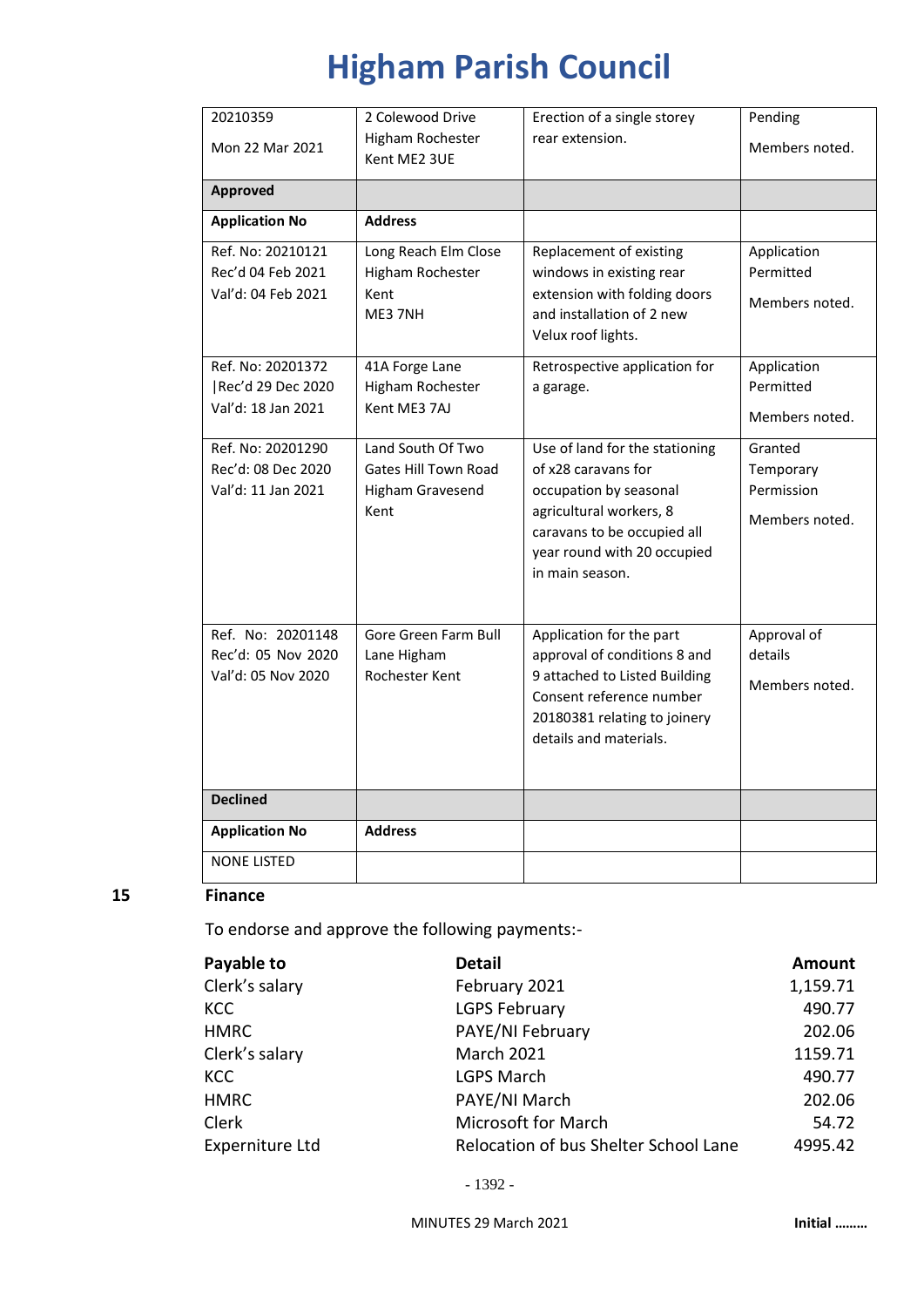| <b>Higham Memorial Hall Assoc</b> | Grant under S.137               | 1100.00 |
|-----------------------------------|---------------------------------|---------|
| PKF Littlejohn                    | Audit                           | 480.00  |
| <b>British Telecom</b>            | <b>Broadband</b>                | 156.57  |
| <b>Business Stream</b>            | Water toilets                   | 29.18   |
| <b>Business Stream</b>            | <b>Water Allotments</b>         | 15.00   |
| <b>MA Services</b>                | Microsoft                       | 360.00  |
| <b>ACRK</b>                       | 2021 subscription               | 80.00   |
| <b>KALC</b>                       | Dynamic Councillor training x 4 | 240.00  |
| <b>KALC</b>                       | Dynamic Councillor training x 1 | 60.00   |
| Web Manager                       | Invoice 1 website updates       | 55.00   |
| Web Manager                       | Invoice 2 website updates       | 132.00  |
| Web Manager                       | Invoice 3 website updates       | 55.00   |
| Knight & Day Security Sys         | <b>CCTV</b> for Pavilion        | 4524.00 |
| Knight & Day Security Sys         | <b>CCTV for Memorial Hall</b>   | 3930.00 |
| St John's College Cambridge       | Recreation Ground rent due 25/3 | 750.00  |
|                                   |                                 |         |

#### **TOTAL PAYMENTS £20,721.97**

The Finance payments schedule was considered but declined to be approved by Members as there appeared to be a discrepancy in the CCTV invoices supplied for them to consider. The Clerk was requested to check with the Contractor and report back to Cllrs with correct amounts owed by the Parish.

#### **16 Correspondence**

None.

#### **17 To confirm the date of the next Parish Council meetings**

Annual Parish Assembly by way of an online meeting on the Zoom platform Thursday, 29th April 2021 at 7.30 p.m.

Annual Parish Council Meeting by way of an online meeting on the Zoom platform on Tuesday 4 May 2021 at 7.30 p.m.

#### **CLOSED SESSION**

Pursuant to Part 1 of Schedule 12A of the Local Government Act 1972, the public be excluded from the meeting for the business specified below on the grounds that if the public were present during this item, it is likely that there would be the disclosure to them of exempt information as indicated against the item.

#### **18 New Web Manager for Higham Parish Council website**

It was reported that a new Facebook Group had been set up for the Parish. The previous page had been under a personal account and that had been unacceptable. An account on Twitter was to follow. It was agreed that a budget should be put in place for the position.

#### **19 Forthcoming Review of Policy Documents**